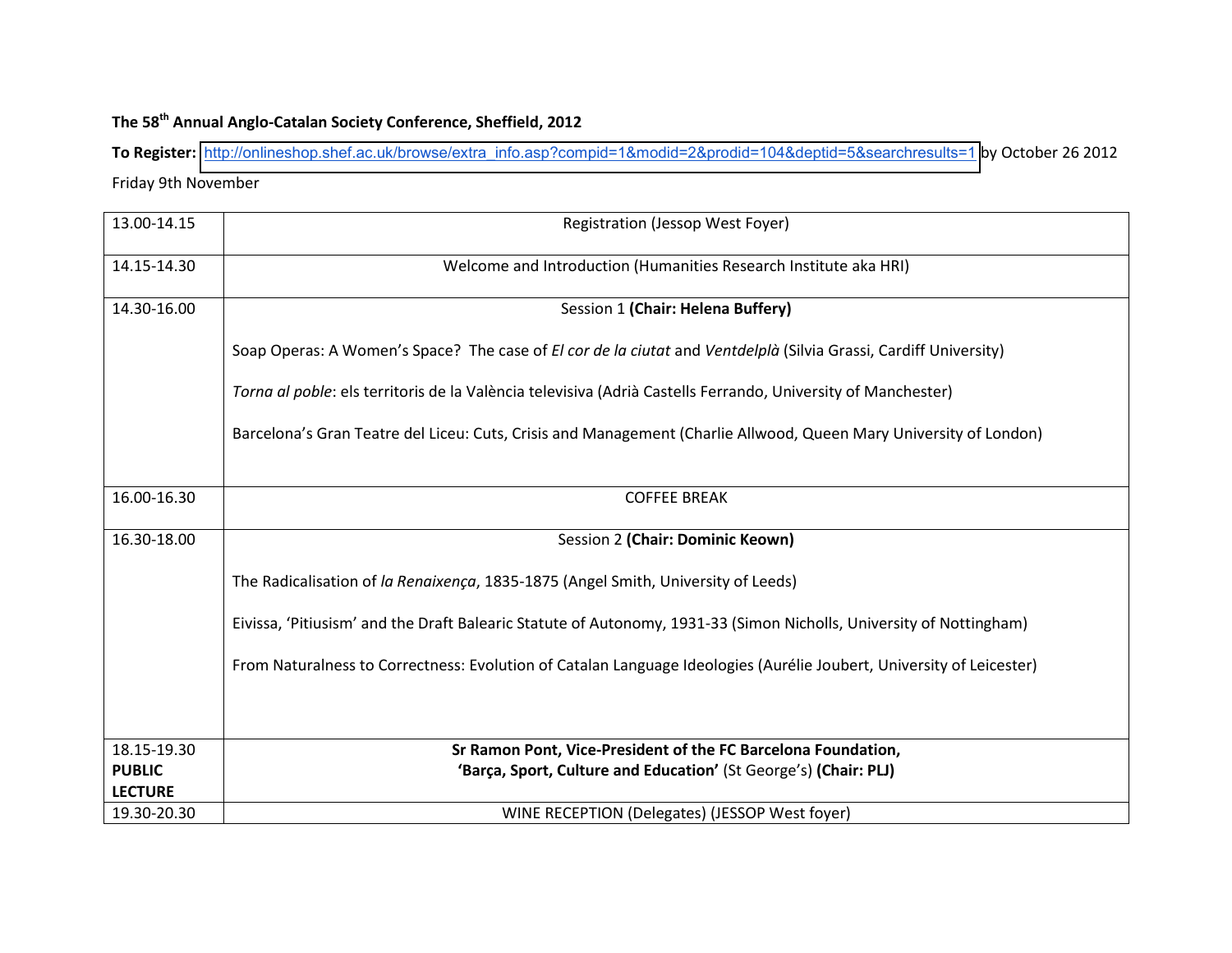## Saturday 10<sup>th</sup> November Halifax Hall Conference Centre, University of Sheffield

| 9.00-10.30                            | Session 3 (Chair: Anna Vives)                                                                                                                        | Session 4 (Chair: Max Wheeler)                                                                                                                                    |  |
|---------------------------------------|------------------------------------------------------------------------------------------------------------------------------------------------------|-------------------------------------------------------------------------------------------------------------------------------------------------------------------|--|
|                                       | Joan Fuster i Josep M. Boix i Selva: A Literary Relationship                                                                                         | La variació lingüística en el català antic: el CICA com a eina de                                                                                                 |  |
|                                       | (Laura Vilardell Domènech, Universitat de Vic)                                                                                                       | detecció i anàlisi de dades històriques (Joan Torruella, ICREA-UAB)                                                                                               |  |
|                                       | La mirada escrita, l'escriptura pintada: art i poesia a l'Eivissa<br>contemporània (Helena Alvarado [Nora Albert], UIB)                              | Els noms dels senyals d'orelles del bestiar: un codi lingüístic sard en<br>els Registres de bestiar viu de l'Alguer dels segles XVII al XIX<br>(Andreu Bosch, UB) |  |
|                                       | Parelles literàries: el cas d'Anna Murià (Mia Güell,<br>Universitat de Vic)                                                                          | Recursos lèxics en el discurs divulgatiu en català: la maleïda<br>partícula de Higgs (Vicent Salvador and Aina Monferrer, Universitat<br>Jaume I)                 |  |
| 10.30-11.00                           | <b>COFFEE</b>                                                                                                                                        |                                                                                                                                                                   |  |
| 11.00-12.00                           | JOAN GILI LECTURE: Jaume Pérez Montaner (Chair: Dominic Keown)                                                                                       |                                                                                                                                                                   |  |
|                                       | Fuster i Estellés: 20 anys després                                                                                                                   |                                                                                                                                                                   |  |
| 12.00-13.00                           | BUFFET LUNCH / A-CS Committee Meeting                                                                                                                |                                                                                                                                                                   |  |
| <b>POSTER</b><br><b>SESSION</b>       | Ricard Giramé (Vic), Hermínia Planisi (CESAG), Josep Grau-Bové (UCL), Jordi Chumillas (Vic)                                                          |                                                                                                                                                                   |  |
| 13.00-14.30                           | ANGLO-CATALAN SOCIETY AGM                                                                                                                            |                                                                                                                                                                   |  |
| <b>POSTER</b><br><b>SESSION cont.</b> | Ricard Giramé (Vic), Hermínia Planisi (CESAG), Josep Grau-Bové (UCL), Jordi Chumillas (Vic)                                                          |                                                                                                                                                                   |  |
| 14.30-16.00                           | Session 5 (Chair: Stewart King)                                                                                                                      |                                                                                                                                                                   |  |
|                                       | Josep Pla i la doctrina 'nacional-materialista' de Maurice Barrès (Jordi Larios, Queen Mary University of London)                                    |                                                                                                                                                                   |  |
|                                       | The Ironic Metafictionality of Pere Calders' Narrative (Laura Soler, Queen Mary University of London, University of Bristol & Cardiff<br>University) |                                                                                                                                                                   |  |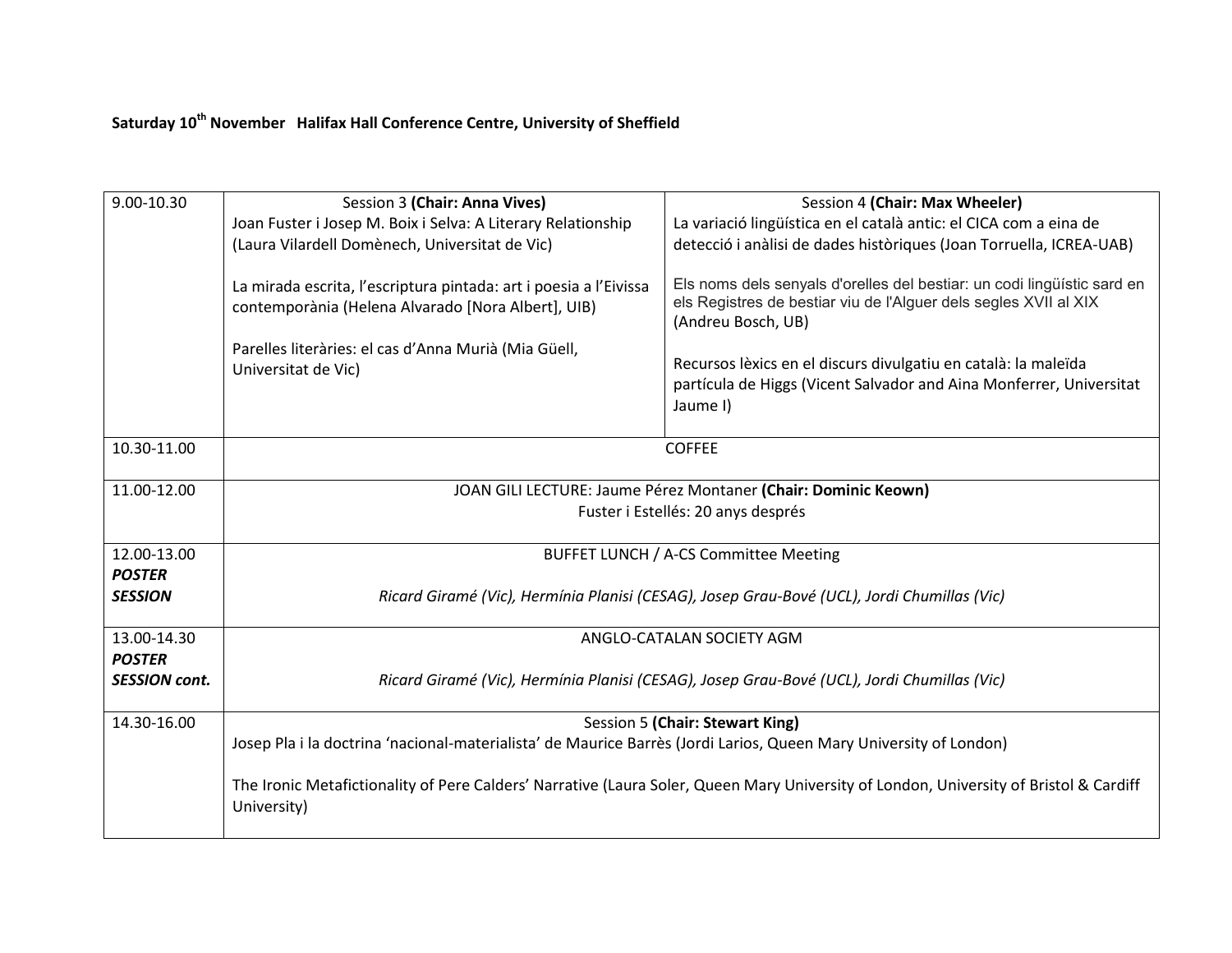|                             | La performativitat abjecta dels muntatges poètics d'Albert Pla (Mercè Picornell, UIB)                                   |  |
|-----------------------------|-------------------------------------------------------------------------------------------------------------------------|--|
| 16.00-16.30                 | A short address by JORDI MARRUGAT DOMÈNECH (UAB), following the recent passing of Jordi Castellanos i Vila <sup>†</sup> |  |
| 16.30-16.45                 | <b>COFFEE</b>                                                                                                           |  |
| 16.45-17.45                 | <b>RIMAT</b>                                                                                                            |  |
| 'Versions of Joan Maragall' |                                                                                                                         |  |
|                             | ALAN YATES with Toni Ibarz                                                                                              |  |
| 19.30                       | DINNER AT ANTIBO<br>(Unit 10, The Plaza, Fitzwilliam St, Sheffield S1 4JB)                                              |  |